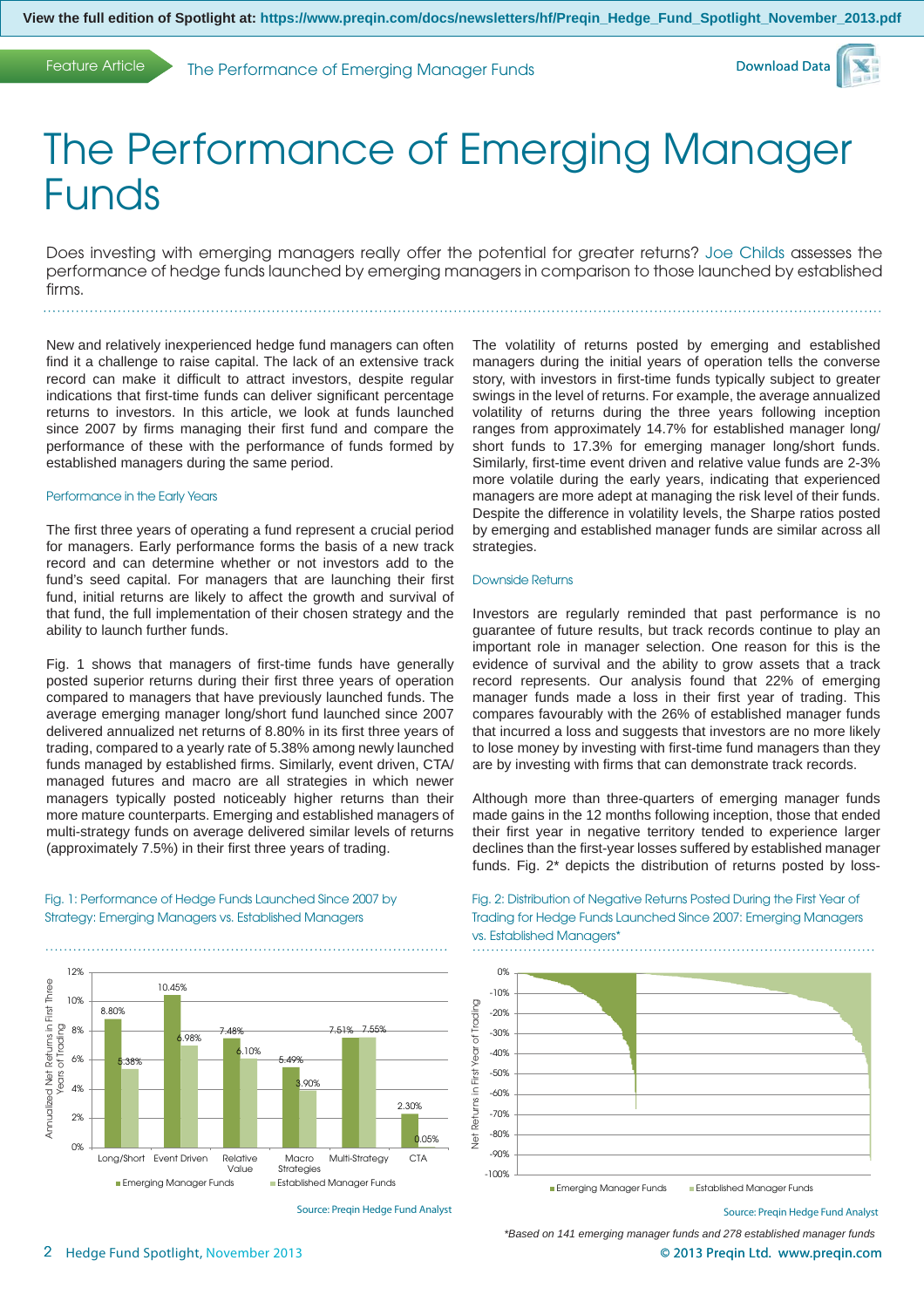Feature Article The Performance of Emerging Manager Funds



making funds during the first year of trading. Despite the largest loss being posted by an established manager, a greater proportion of emerging managers suffered significant declines. Just over one quarter of loss making first-time funds posted returns of less than -20% in their first year compared to 14% of loss-making follow-on funds.

# Monetary Value of Investor Gains

As well as posting more extreme returns on the downside, the dispersion of returns among first-time hedge funds tends to be greater on the upside when compared to similar funds managed by more experienced managers. This provides support to the notion that the performance of emerging manager funds is typically more volatile than that of established manager funds.

Fig. 3 illustrates the distribution of first-year returns among emerging and established manager funds employing various strategies. The data has been converted into monetary terms by using the minimum investment requirements of individual funds. The small size of many emerging manager funds relative to more established counterparts means that double- or triple-digit returns can amount to small increases in a fund's net asset value. It should be noted, however, that the emerging and established manager funds in our sample stipulate similar minimum investment sizes and, as Fig. 3 indicates, individual investor gains from a first-time fund can rival early investments with established managers.

Across most strategies the median fund provided a minimum investment return of \$5k-\$30k after 12 months of trading, with little variation between managers that had previously launched funds and those that were offering their maiden vehicle. An investor in the median first-time long/short fund, for example, gained \$13k during the first year of trading while the equivalent investor with a new fund managed by an established firm gained \$6k. Given that the median minimum investment requirements among emerging and established managers of long/short funds was \$250k and \$100k, the respective monetary gains amount to similar percentage gains (5.2% and 6.0%).

The most notable difference in performance between newly launched emerging and established manager funds can be seen in the event driven category. Investors in the median first-time event driven fund gained \$96k compared to the \$30k return delivered

Fig. 4: Performance of Long/Short Funds in First Three Years of Trading by Year of Inception: Emerging Managers vs. Established Managers



Fig. 3: Distribution of Investor Gains/Losses in First Year of Trading for Hedge Funds Launched Since 2007: Emerging Managers vs.

to investors with established managers, which also typically faced higher minimum investment requirements (a median of \$835k compared to \$500k among emerging managers). Event driven funds also demonstrated the greatest dispersion of returns, with 75% of first-time funds delivering at least \$30k and 25% of funds posting more than \$278k in the first year.

### Performance under Different Market Conditions

The typically larger returns posted by emerging manager funds in the early years of operation (see Fig. 1), compared to funds newly launched by established managers, remain evident when accounting for varying market conditions in which funds launched. As Fig. 4 illustrates, first-time long/short funds outperformed established manager vehicles during the first three years of operation regardless of the year of launch. A similar pattern is seen across other strategies, including relative value and event driven strategies, and it is notable that emerging managers have had a particular edge over experienced firms since equities began to rally in 2009.

There is some evidence, however, that under difficult and volatile market conditions, the experience of managers with a previous



Source: Preqin Hedge Fund Analyst

Fig. 5: Performance of Long/Short Funds in First Year of Trading by Year of Inception: Emerging Managers vs. Established Managers



Source: Preqin Hedge Fund Analyst